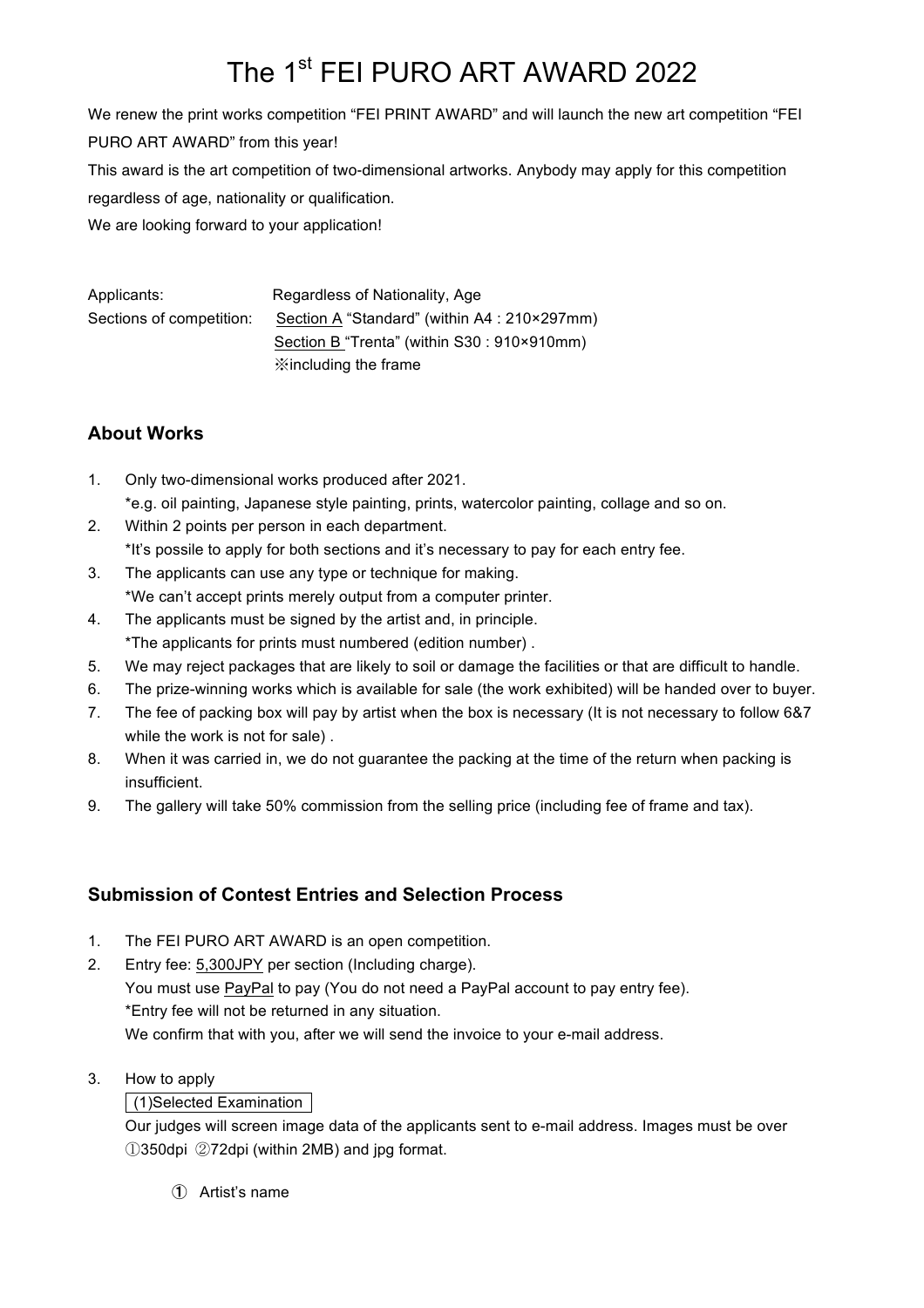- ② Section and Number of the work
- ③ Title of the work (use slash (/) if there are more than one article)
- ④ Size (the size of the frame, use slash if there are more than one article)
- ⑤ Technique (use slash if there are more than one article)
- ⑥ Production year (use slash if there are more than one article)
- ⑦ Address (also postcode or zip code)
- ⑧ Telephone Number (also for emergency contact)
- ⑨ E-mail Address
- ⑩ How did you know about the FEI PURO ART AWARD?

It is possible to accept the CD-R or Image printed on paper sent to our e-mail address (info-artmuseum@fukasaku.jp) .

\*It will not be returned (Please sign and write the title).

The result of the first screening will be announced on our website (http://museum.f-e-i.jp) in early August 2022. When the payment of entry fee can not be verified it becomes disqualified from screening. Selected entrants will be informed of the result and how to *carry in*/*out* of exhibits by e-mail.

# **Entry Period: June 1st (Wed) — July 18th (Mon), 2022**

(2)Final Review (Winner Selection)

The winning candidates (who pass the selected examination) must send us the original artworks. Then the judges will select the award-winning works from them.

\*When the works for the Final review is found not to meet the conditions of entry piece, we will cancel its passage of the selected examination, and also will not return the work to the artist.

**Exhibition Period** September  $13<sup>th</sup>$  (Tue) — September  $25<sup>th</sup>$  (Sun) 2022 10:00—19:00 (closed at 17:00 on the final day) Our museum is closed on Mondays

**Place:** FEI ART MUSEUM YOKOHAMA

**Organizer:** FEI ART MUSEUM YOKOHAMA /f.e.i art gallery /Hideharu Fukasaku Gallery Roppongi **Ceremony and Party:** September 18<sup>th</sup> (Sun) 2022

\*There's a possibility that schedule may be modified depending on the situation.

#### **The designated days/place for the** *carrying in* **the works:**

September  $2^{nd}$  (Fri) — September  $3^{rd}$  (Sat) 2022, 11:00-16:00

**Yokohama Tsuruyacho Bld. 1F, 3-33-2, Tsuruya-cho, Kanagawa-ku, Yokohama-Shi, Kanagawa, 221-0835, Japan FEI ART MUSEUM YOKOHAMA**

\*Expenses such as postage and insurance related to the transport will be borne by the applicants.

**The designated day for the** *carry out* **of the works:** September 25<sup>th</sup> (Sun) 2022, 17:00-19:00